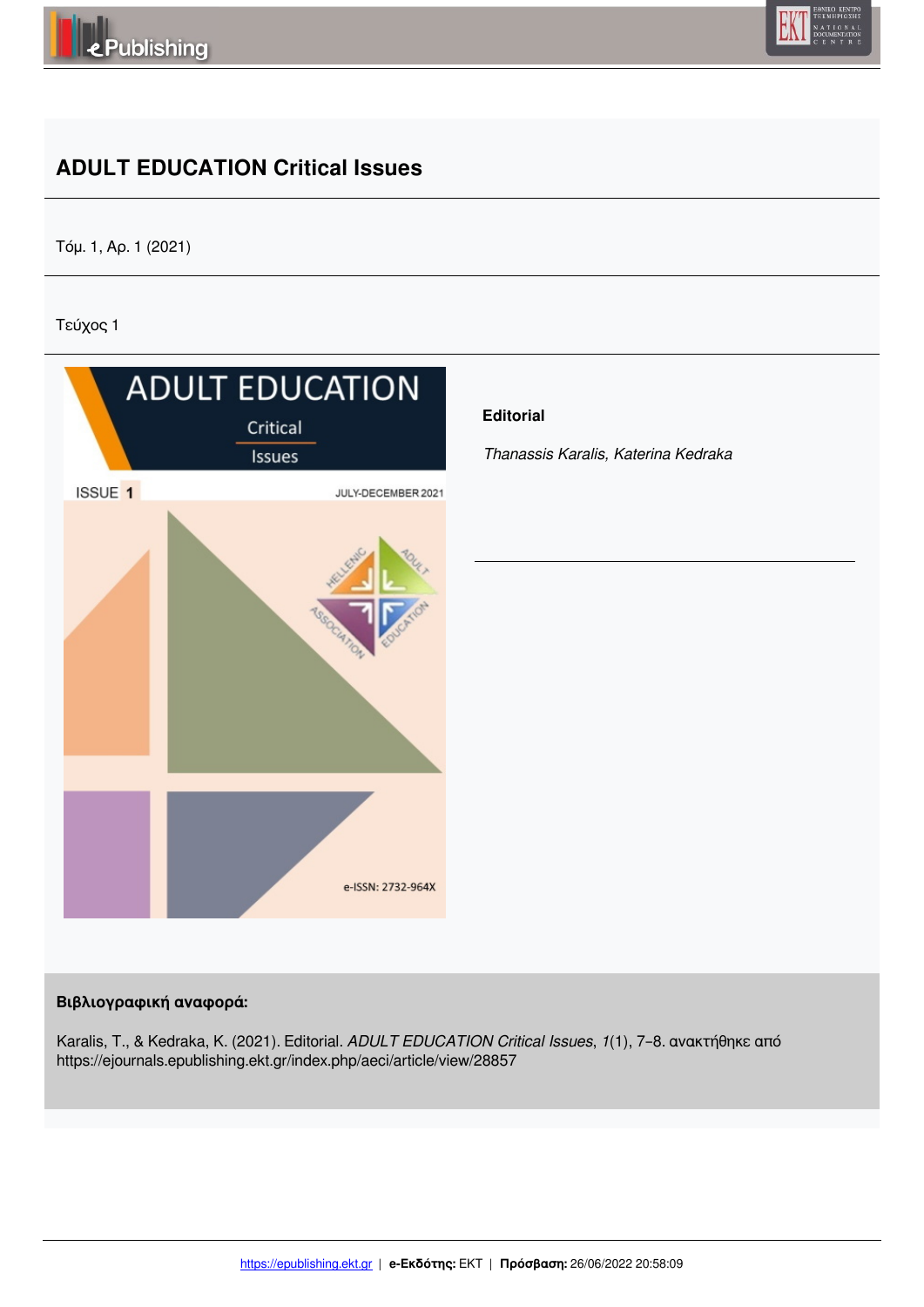## **Editorial**

*ADULT EDUCATION Critical Issues* is a new project of the Greek Adult Education community. After 49 issues in the last 15 years, the Hellenic Adult Education Association (HAEA) journal is becoming bilingual, hosting works in English and Greek, in order to serve not only as a bridge between the Greek and the international community, but also, as a reflection step on developments in the field of Adult Education all over the world. Our intention is underlined by our strategic choice to be an open-access journal, without fees. The identity of the journal also underlines the orientation of the articles it will host, depicted in the thematic focus of the journal. *Critical issues* are connected to research, good practices and proposals on transformative processes and critical approaches in education, society, governance, policies and other areas of interest, related to the field of Adult Education; redefinition or reassessment of problematic perspectives, theoretical views, or social phenomena; exploration of multiple, different, alternative, ambivalent, controversial perspectives; challenge of taken-for-granted or unjustified assumptions and practices; analysis of the power dynamics of a situation and exploration of disregarded or undermined, however interesting and challenging perspectives. We hope that with this orientation and content the journal will contribute to the promotion of the ideas and principles of Adult Education with an emphasis on critical reflection and learning aimed at change.

The launch of the journal comes at a time when humanity is facing a twin crisis: an environmental crisis due to the climate change and a sanitary crisis caused by the COVID-19 pandemic. The short-term and long-term consequences of these crises are expected to influence -and even determine- the future of the current and the future generations. Although the existing landscape can only create feelings of pessimism, it is obvious that we are facing changes that require not simple management-type changes, but radical transformations transformations as the results of collective actions. At such a pivotal moment, Adult Education can only hand the role which has been historically recorded in several corresponding periods so far, that is, a critically formative and influential role. What we have referred to as challenges, urge for human-centered developments regarding personal advances through one's potential, but also collective initiatives that can ultimately lead to more inclusive and fair societies.

This first issue of our journal coincides with the 100th anniversary of the birth of one of the most influential thinkers in our field, Paulo Freire. The thinker who saw the future not as an enclosed territory for those who have the ability to manipulate trends, innovations and advancements, but as an open possibility determined by the action of those on the 'opposite side', the thinker who rejected all sorts of one-way streets that the few decide for many, the thinker who believed that "by reading the word we read the world". The Greek Adult Education community has always had a special relationship with the ideas of Paulo Freire, who in the late 1980s had visited Greece, in the context of the activities of the Popular Education. As a tribute to the 100 years from the birth of Paulo Freire, we quote in this issue an interview he gave when he was in Greece, which we consider to be of particular interest to those who are inspired today by his perspective on education and the world.

The launch of the journal also coincides with the founding of the International Transformative Learning Association (ITLA), of which the Hellenic Adult Education Association is an affiliated member. It is rather obvious that even today, more than ever, the humanist and critical theoretical approaches and rich experience from transformative learning applications are needed to deal with dysfunctional views and assumptions. Our first issue coincides as well